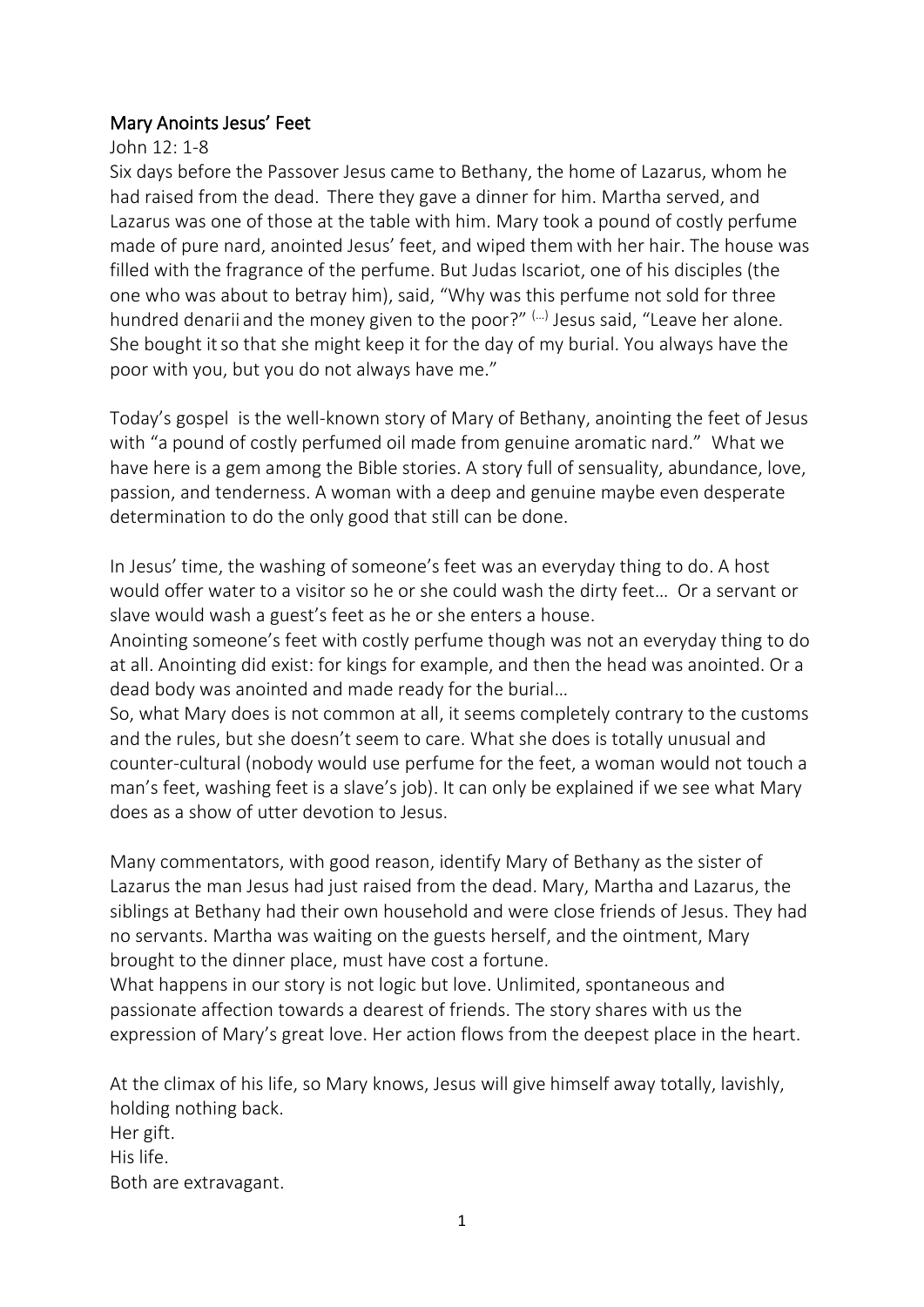Today's story is the moment, when Jesus is being loved with a grace upon grace kind of love, an abundance of love, a love that you could even smell, with a fragrance that would linger for days…

Here in Bethany, Jesus finds himself in a serious and most significant phase of transition.

Immediately after Mary anoints Jesus, he will enter the city of Jerusalem. And so, Jesus needs enormous encouragement, passionate love, to do what he must do.

Mary's extravagant love for Jesus makes it possible for Jesus to show extravagant love in what follows — washing the feet of his disciples, handing himself over to be arrested in the garden, carrying his own cross, dying, rising, and ascending.

Mary loves Jesus into his future as the fulfilment of, "for God so loved the world."

In other words, Jesus needed Mary's love as much as she needed to show Jesus how much she loved him.

That's pretty much how love works.

How relationships work.

However difficult the job is that lies ahead, you can do what you must do, even want to do, because someone who loves you says: "Yes, you can do this." Someone is loving you into your future.

Jesus is loved into his future by Mary, his devoted and over and over generous and passionate friend.

Do you know what I mean? Can we imagine what it feels like to love someone into their future, even a future that is uncertain, even a future that will mean suffering?

And what it means to be loved into your own future?

That without being loved into that future, you would have stayed where you were? …wouldn't have been able to do your task, walk your way, fulfil your calling? But with someone who loves you unconditionally and believes in you – maybe more than you do, you can live the life you were born to whatever the cost.

And then there are always those who object to this kind of love. Who find it unnecessary, a little over-the-top…

Those who dismiss such love as wasteful, who think people are better off caring for themselves; that real strength means relying on individual independence rather than on the faithfulness, love and support of others.

That real power comes from trusting in your own autonomy and self-made success, rather than believing in the confidence and solidarity of others.

Along comes Judas.